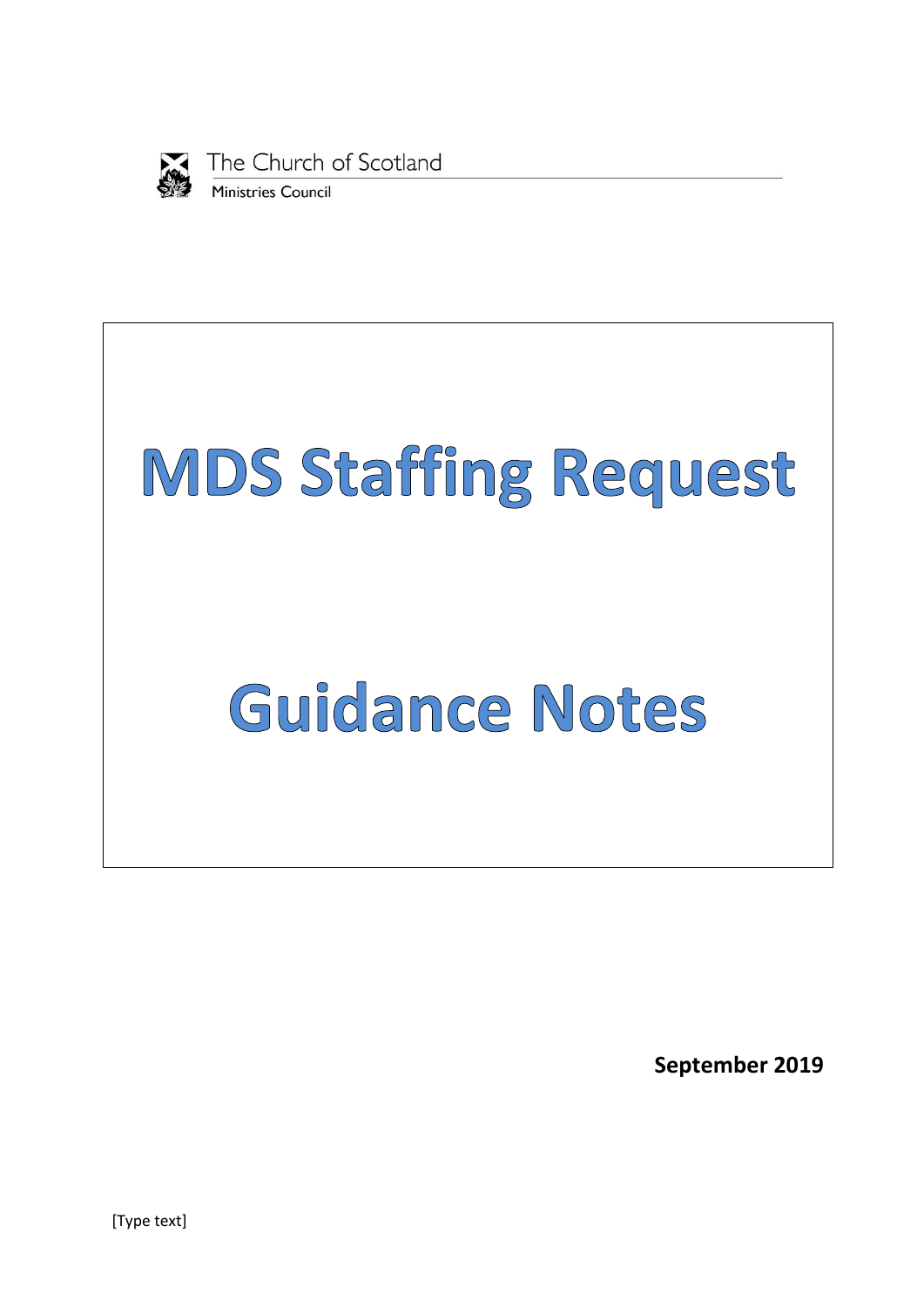# **Index**

| <b>Section</b>                                      | Page            |
|-----------------------------------------------------|-----------------|
| Introduction<br>1.                                  | 3               |
| 2. Salary Scale                                     | 4               |
| 3. Job Title & Description                          | 4               |
| 3.1 Overall Purpose of Post                         | 4               |
| 3.2 Reporting Structure                             | 4               |
| 3.3 Key Duties & Responsibilities                   | 4               |
| 3.4 Person Specification                            | 5               |
| 3.5 Other                                           | 5               |
| 4. Safer Recruitment                                | 5               |
| 5.<br>Line Management                               | 5               |
| 6. Resources                                        | 6               |
| 6.1 Work Base                                       | 6               |
| 6.2 Equipment                                       | 6               |
| 6.3 Expenses                                        | 6               |
| 7. Health & Safety                                  | 6               |
| 8. Request Details                                  | 6               |
| 8.1 Contribution of the Post                        | 6               |
| 8.2 Criteria                                        | 6               |
| 8.3 Nine Principles of Planning as per Act V11 2003 | 6               |
| 9. Frequently Asked Questions                       | 6               |
|                                                     |                 |
| <b>Key Documents</b>                                | <b>Appendix</b> |
| <b>MDS Staffing Request Flowchart</b>               | 1               |
| <b>MDS Staffing Request Key Dates</b>               | $\overline{2}$  |
| <b>MDS Staffing Request Form</b>                    | 3               |
| Job Title & Person Specification                    | $\overline{4}$  |
| Health & Safety Check-sheet                         | 5               |
| <b>FAQs</b>                                         | 6               |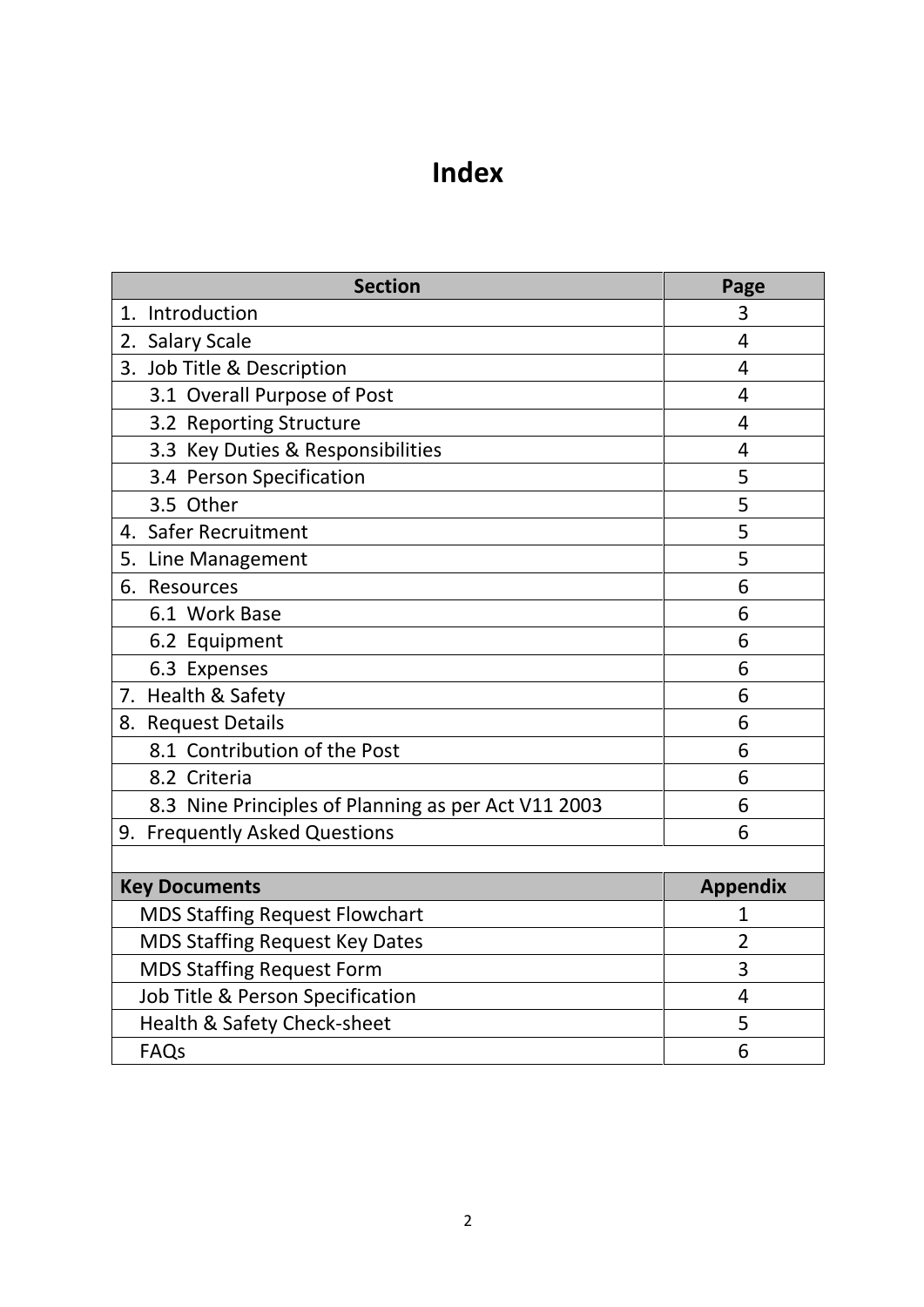# **SECTION 1: Introduction**

The General Assembly of 2018 instructed the Ministries Council to report to the General Assembly of 2019 on the future affordability of Ministries Development Staff (MDS) posts beyond posts currently in Presbytery Plans and on reasons why almost 30% of MDS posts remain unfilled. At the General Assembly 2019, the Ministries Council reported that in 2018 the MDS budget was overspent by almost £300,000. As of February 2019, there were approximately 190 FTE (full time equivalent) MDS posts in Presbytery Plans and the Ministries Council budget for 2019 allows for 120 FTE posts. Should every post in the Presbytery Plans be filled in 2019, this would present a shortfall of funding for approximately 70 FTE MDS posts, which would represent an annual and ongoing cost of over £2.5 million. Therefore, the Council would like to work with Presbyteries to review MDS posts in plans – particularly those not recruited to – to see how many MDS posts are required now and in the future and thereby inform future budgeting of MDS posts.

The General Assembly of 2019 approved the temporary pause on recruitment and instructed the Ministries Council to implement a process for allowing the maximum sustainable number of MDS posts to be filled.

This guidance document aims to advise congregations and Presbyteries of the MDS Staffing Request procedure.

For further information please contact the Ministries Council on 0131 225 5722 ext 2205

*Each one of us does the work which the Lord gave him to do: I planted the seed, Apollos watered the plant, but it was God who made the plant grow… There is no difference between the one who plants and the one who waters; God will reward each one according to the work each has done. For we are partners working together for God, and you are God's field.*

*1 st Corinthians 3:5-6, 8-9 (GNB)*

#### **KEY DOCUMENTS**

#### **MDS Staffing Request Flowchart – see Appendix 1**

The infograph details the various stages of the MDS Staffing Request to aid with planning and communication expectations.

#### **MDS Staffing Request Key Dates – see Appendix 2**

The Key Dates document details the various deadlines and key dates, to aid with planning and communication expectations. Wherever possible these dates will be adhered to, but may be subject to change without notice if required.

**Notification of Meeting** – National Offices inform Presbyteries if there is MDS budget to apply for. Where there is not, applications will not be received.

**Submission Deadline** – MDS Staffing Request Form and related documents to be received by email to [mdsapproval@churchofscotland.org.uk](mailto:mdsapproval@churchofscotland.org.uk)

**MDS Staffing Committee** – Applications are considered by MDS Staffing Approval Panel.

**Outcome Relayed** – National Offices advise Presbytery of MDS Staffing Approval Panel outcome.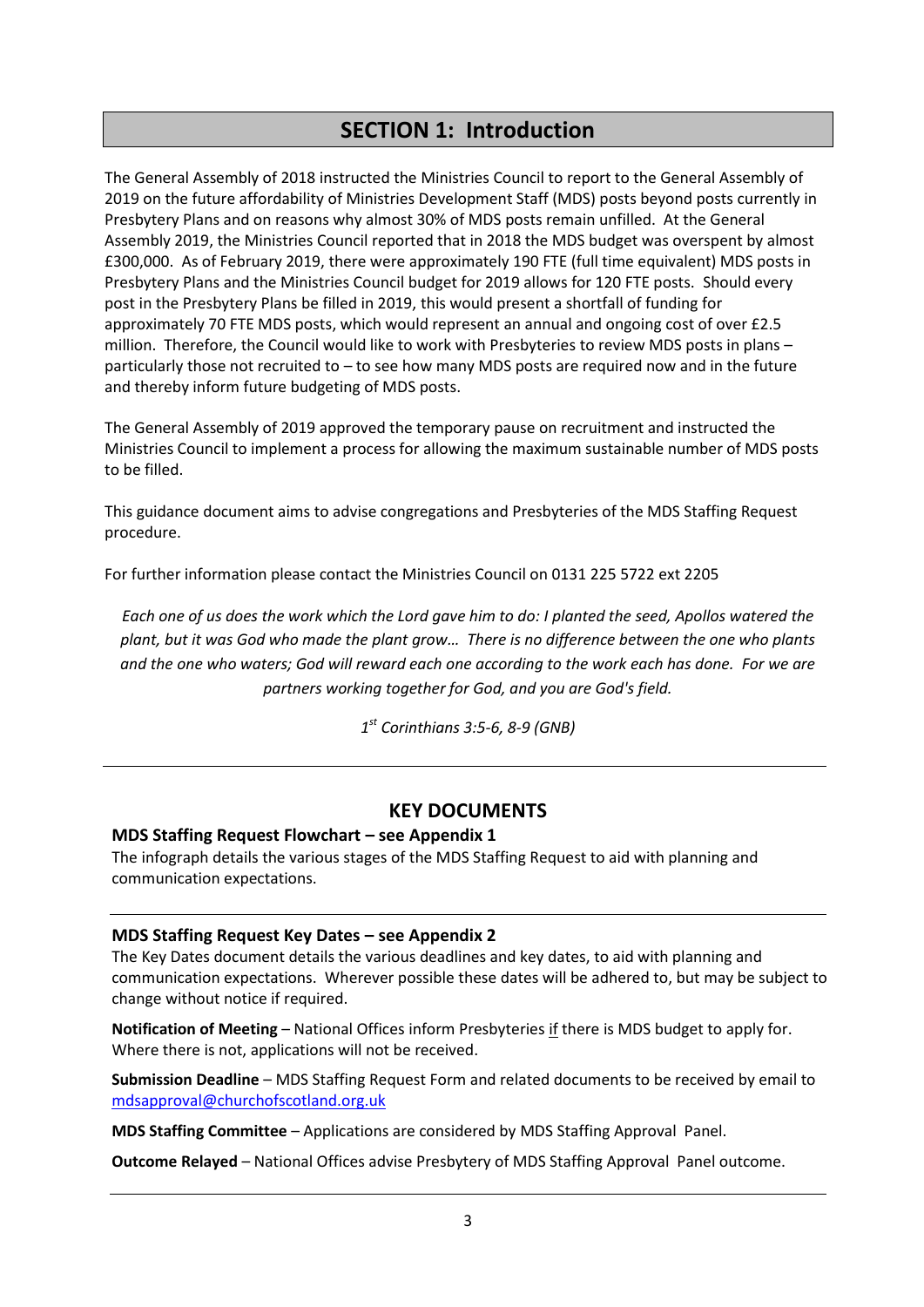#### **MDS Staffing Request Form – Appendix 3**

All sections must be completed locally, with final sign-off by the Presbytery Clerk.

#### **Presbytery Plan Post**

All requests being made must be for an MDS role on a current Presbytery Plan that has been concurred with by the PPTG.

#### **FTE**

This is the full time equivalent of the post, with 37.5 hours being full time. So, if it is a half time post it is 0.5 FTE/18.75 hours, and so on. The FTE of your MDS post will be detailed on the Presbytery Plan allocation for your congregation.

# **SECTION 2: Salary Scale**

There are 4 salary scales for MDS roles. HR can advise on the appropriate scale for your post.

- MDS our most common scale for parish assistant/community workers/family, youth and children workers/development workers etc.
- Team Leader where the post holder either line manages other MDS colleagues or the complexity and level of responsibility and accountability is significant.
- Deacon where an ordained Deacon is required.
- Associate Minister where an ordained minister of word and sacrament is essential.

# **SECTION 3: Job Title and Description**

HR are available to work with you on job descriptions, assisting as they are drawn up. **See Appendix 4.** These are the kinds of considerations that need to be taken into account:

#### **3.1 Overall Purpose of Post**

- What is the overall objective of the post?
- What work is already going on in this area of work?
- If the post is operating as you want it, what would that look like?

#### **3.2 Reporting Structure**

- Who is line managing this post? Have they experience of line management/team working?
- Is this person having day-to-day responsibility for the role, or a more general oversight?
- What are the expectations in terms of team meetings/workload planning?
- Are there other people who will be feeding into the work of the role?
- How will the success of the role be monitored and evaluated?
- Outwith team meetings, is there an expectation of reports to Kirk Session/Presbytery?

#### **3.3 Key Duties & Responsibilities**

- What duties are you expecting this role to cover?
- How much of their time will be spent in each of these areas?
- How do you view a typical working week for the role?
- How is the work split between core, fundamental work and specific pieces of work/projects?
- Are there other areas of work they would be expected to help out in?
- What decisions are they expected to make?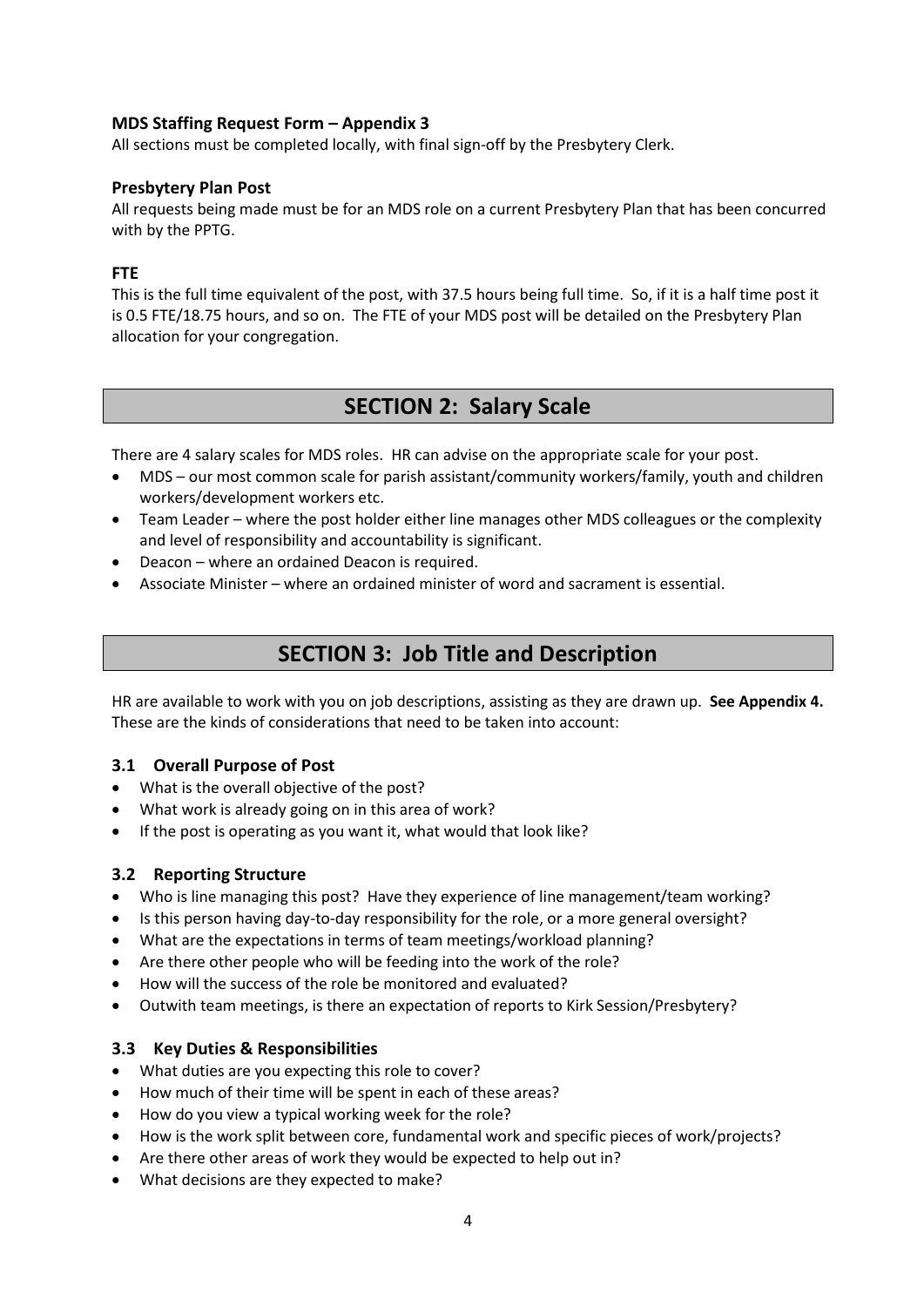Who will the post holder be working/interacting with as part of their job?

#### **3.4 Person Specification**

- Are there any qualifications required for the job? Is this essential or desirable? Why?
- Is there specific knowledge that is required?
- Is there any experience the post holder must have? Consider experience in specific environments, tools, techniques, practices and exposures.
- What kinds of skills and abilities are required for the role? What can be learned/developed?
- What are the personal qualities and gifts you need someone to bring to the role?
- What Christian commitment is required? A person who attends church and has a live church connection, or somebody who can work within the Christian ethos of the CofS?

#### **3.5 Other**

- What are the expectations around participation in congregational life? eg are they required to have the Sunday service as part of their working week/is it hoped they worship in the congregation? In terms of being around the congregation, is this part of their role, or a hope that they do this at a personal level?
- What is your expectation around the working pattern of the role? Days of the week/ evenings/weekends. Are there certain days/times the post holder will be required to work?
- How much travel is involved in the post? Is a car required? If there is local public transport, is this available at all the times the post holder will need it, eg evenings?

# **SECTION 4: Safer Recruitment**

The Safeguarding Service provides guidance on Safe Recruitment and, while HR will advise on PVG Membership, it is important that the guidance has been read and understood and the local situation is compliant with the guidance.

[https://www.churchofscotland.org.uk/about\\_us/safeguarding\\_service/safe\\_recruitment](https://www.churchofscotland.org.uk/about_us/safeguarding_service/safe_recruitment)

## **SECTION 5: Line Management**

An appropriate line manager – not necessarily the minister – must be identified, who is willing and committed to working with an MDS colleague and carrying out the role of line manager. This involves setting the vision for the work, assisting in planning and organising work, setting objectives and measuring progress, identifying development needs and carrying out an annual appraisal. The line manager must be able to give time to this role, communicating and meeting regularly. With support of HR and staff within Ministries Council, the line manager will also take responsibility for day to day issues such as sickness absence, performance, conduct and authorising time off. Where the charge is in vacancy, consider whether there is sufficient support in place to enable an MDS to succeed in the role.

Ministries Council regularly offer line management training and it is expected that line managers attend.